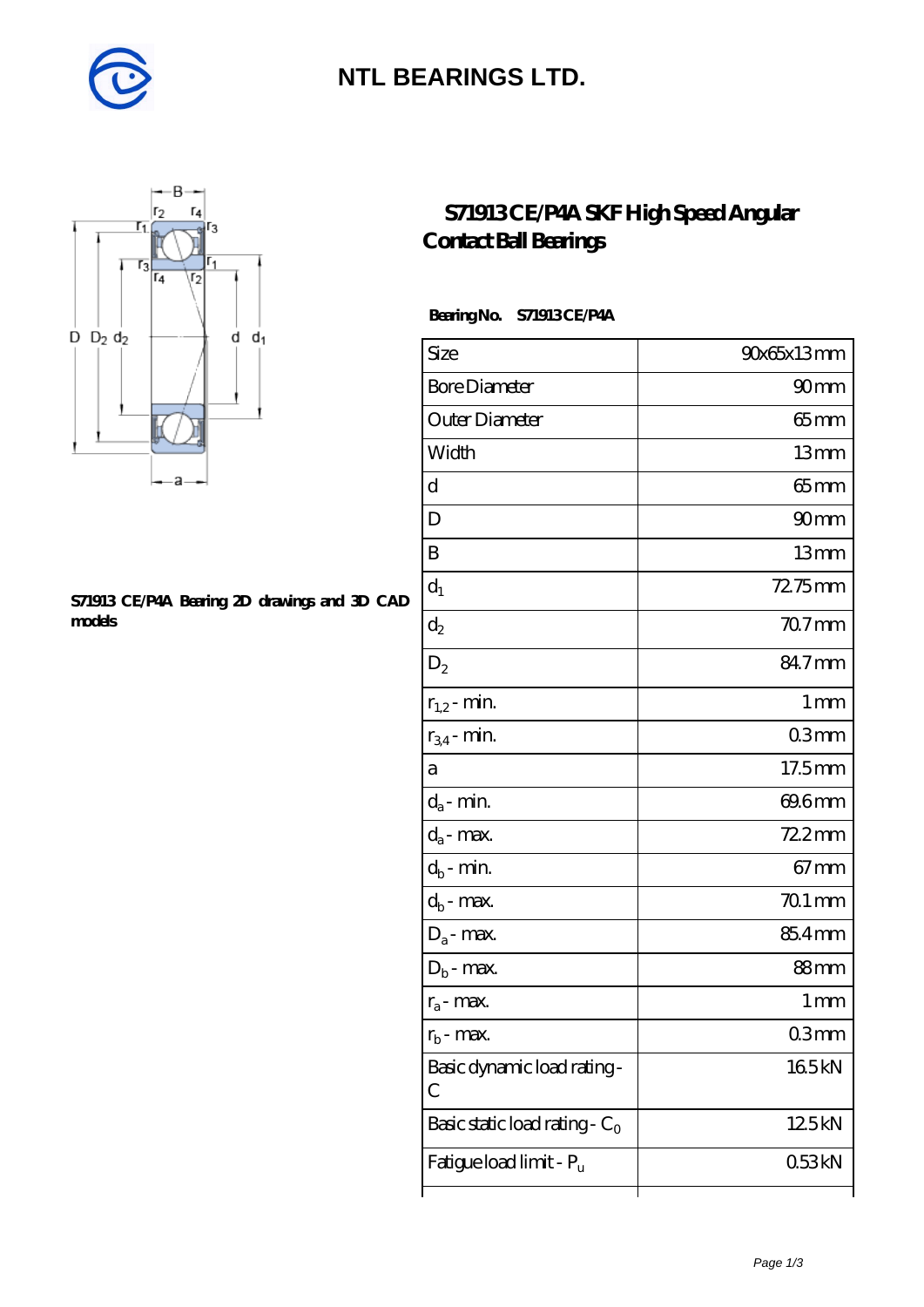

# **[NTL BEARINGS LTD.](https://diabetesfriends.net)**

| Limiting speed for grease<br>lubrication | 20000r/min     |
|------------------------------------------|----------------|
| Ball - $D_w$                             | 7.938mm        |
| $Ball - z$                               | 24             |
| Calculation factor - $f_0$               | 85             |
| Preload class $A - G_A$                  | 89N            |
| Preload class $B - G_B$                  | 266N           |
| Preload class C - $G_C$                  | 532N           |
| Calculation factor - f                   | 1.19           |
| Calculation factor - f                   | T              |
| Calculation factor - $f_{2A}$            | T              |
| Calculation factor - $f_{\mathcal{B}}$   | 1.04           |
| Calculation factor - $f_{\chi}$          | 1.08           |
| Calculation factor - f <sub>HC</sub>     | 1              |
| Preload class A                          | 47N/micron     |
| Preload class B                          | 76N/micron     |
| Preload class C                          | 105N/micron    |
| $d_1$                                    | $72.75$ mm     |
| $d_2$                                    | $707$ mm       |
| $\mathrm{D}_2$                           | 84.7mm         |
| $r_{1,2}$ min.                           | 1 mm           |
| $r_{34}$ min.                            | 03mm           |
| $d_{a}$ min.                             | 69.6mm         |
| $d_a$ max.                               | $722$ mm       |
| $d_h$ min.                               | $67 \text{mm}$ |
| $d_h$ max.                               | $701$ mm       |
| $D_a$ max.                               | 85.4mm         |
| $D_{\rm b}$ max.                         | 88mm           |
| $r_a$ max.                               | 1 mm           |
| $r_{\rm b}$ max.                         | 03mm           |
| Basic dynamic load rating C              | 165kN          |